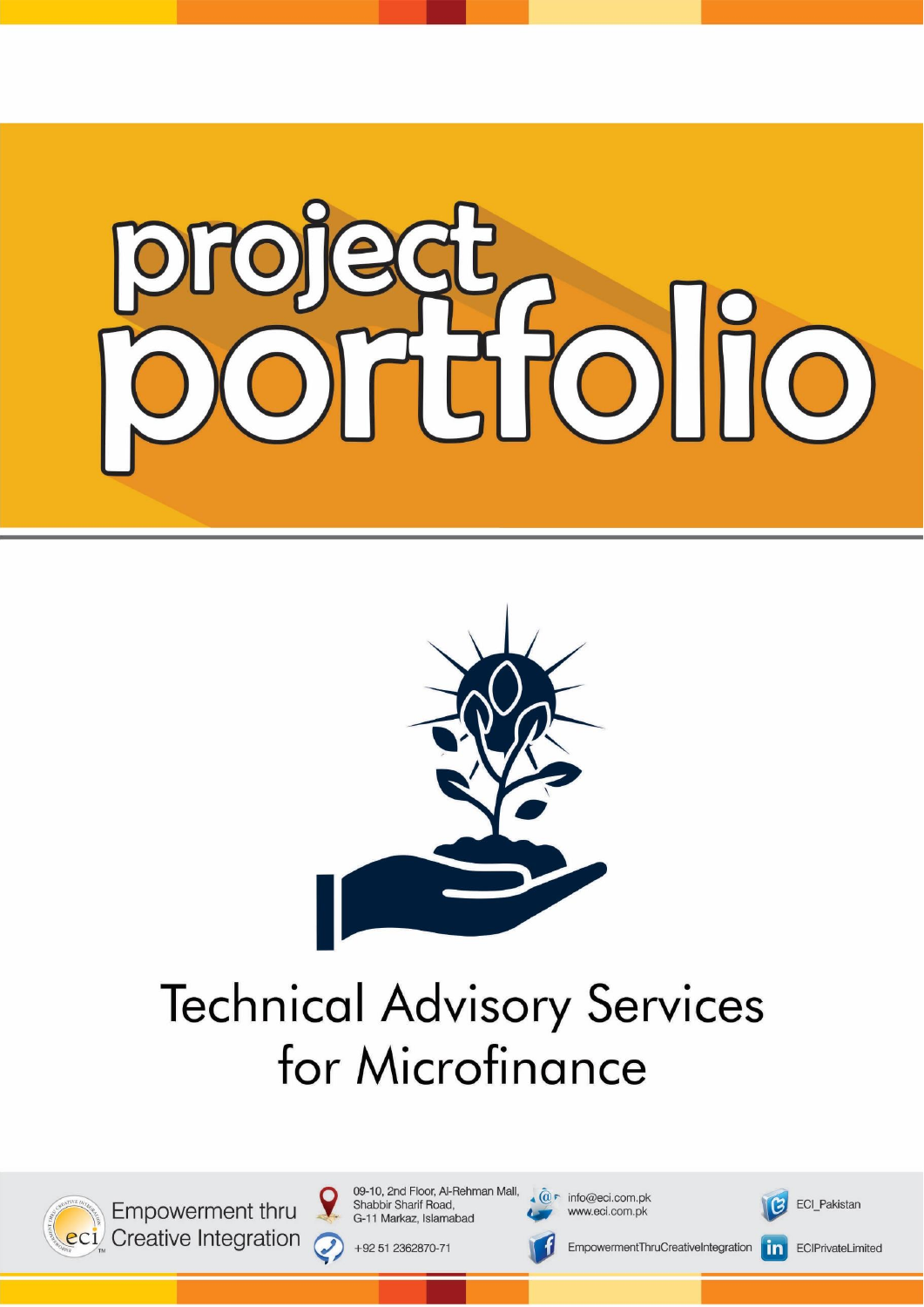# Technical Advisory Services for Microfinance

#### **24 Contextualization, adaptation and translation of curricula regarding L2E), in Urdu language.**

ECI contextualized and adapted L2E module in context of KPK Newly merged district. In this project ECI will conduct FGD and 5-day ToT with IRC selected trainers on approved L2E module.

**23 Development of Financial literacy Curricula-Research & develop financial literacy toolkit.**

ECI developed Financial Literacy Curricula (FLC) for IRC in English and Urdu. Before finalization ECI will test FLC module in 3-day training with local beneficiaries and after approval conduct 5 Day ToT with IRC selected participants project in KP and Newly merged districts.

**22 Small to medium Entrepreneur's training and MFI Linkages at district Tharparkar**

To provide Business Skills trainings and Exposures, RDF acquired consultancy services of ECI to strengthen the capacity of the beneficiaries to enhance access to market through trainings and exposure visit on basic literacy, numeracy & life skills, business skill trainings and ways to enhance access to financial services/service providers for risk transfer and sharing mechanism.

**21 Advance business management and Linkage's** 

**development training**

**20 COVID-19 Response technical assistance**

It was a refresher course that was based on the linkage's development of existing entrepreneurs with the financial institutes under the project of social cushion through the socio-economic development for the areas of Islamabad and Rawalpindi.

The purpose of this project was to deliver business continuity technical assistance to MFIs and off grid solar distributors to help them cope with COVID 19 related business challenges. There were 6 webinars (1 hour duration for each webinar) with a post follow up technical assistance through phone call/Zoom for each organization attended the webinar.





**WORLD BANK GROUP** 



**2021**



**2020**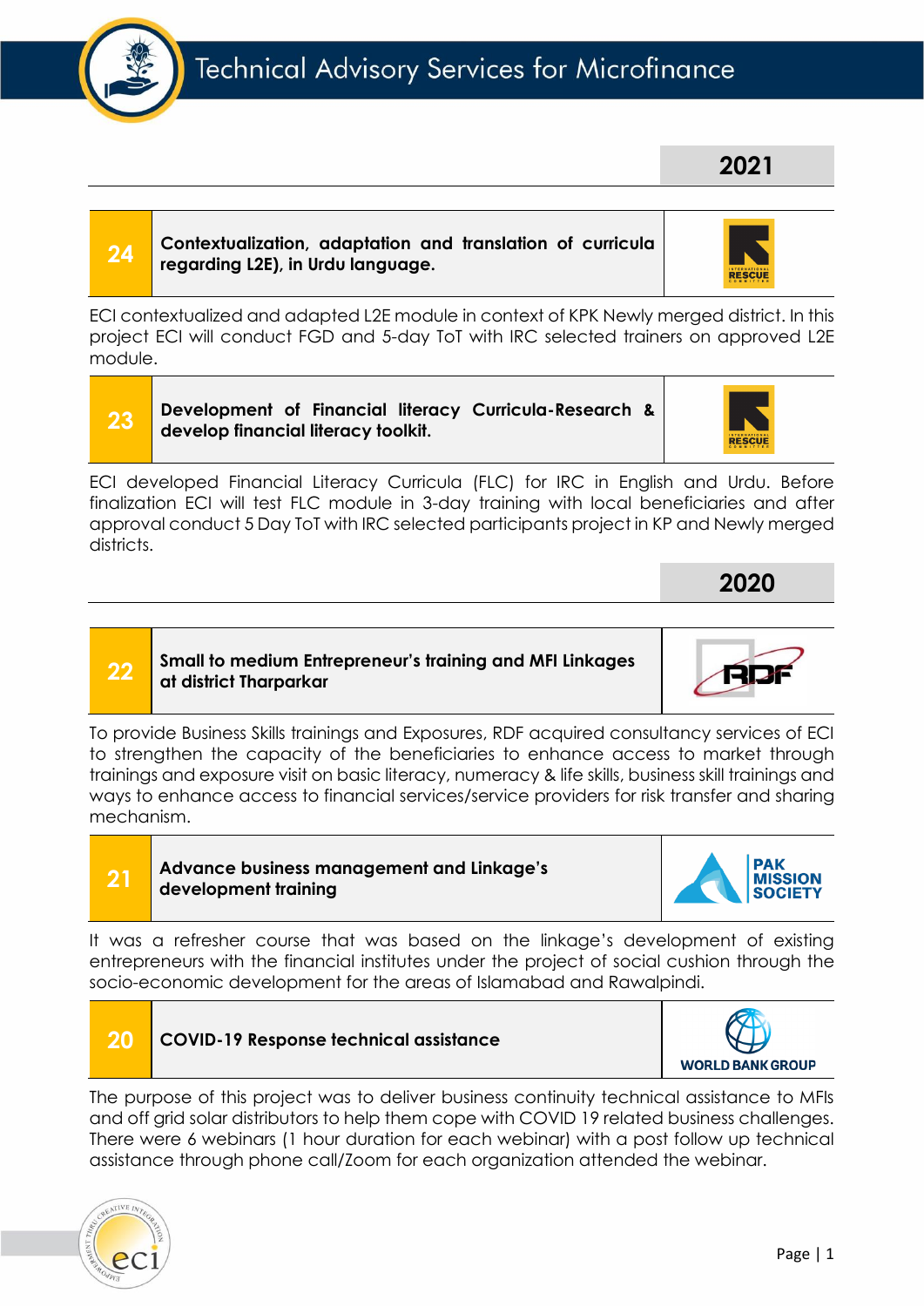#### **19 Pakistan Sustainable Energy Program COVID Response Technical Assistance and Training**

ECI was contracted by World Bank Group to provide Technical Assistance to MFIs and offgrid solar distributors to help them cope with COVID-19 related business challenges through webinars. For this, RNA was conducted with them to measure their training needs amid COVID-19. Following the RNA, ECI delivered a series of 06 webinars which were highly appreciated by the MFIs and SHSSs These webinars were followed by one-on-one technical assistance based on which ECI has submitted detailed recommendations of each MFI and SHSS.

#### **18 Day Training on Soft Skills for Staff of Safco Support Foundation**

ECI was contracted by SAFCO Support Foundation and 02-Day Training for the staff was conducted on Soft Skills as a continuation of series of trainings ECI had specifically designed for MFIs. SSF staff had benefitted from these trainings since 2018. This year, flagship module was developed by ECI on the theme of Work Ethics, Stress Management and Self-Motivation. A total of 25 staff members of SSF (18 males and 7 females) attended the training.

# **17 02-day training on Cash Flow-based Appraisal Techniques**

ECI was contracted by AGAHE to strengthen and ensure the capacity building of their staff, ECI designed and delivered 2-day training on Cash Flow Based Appraisal Techniques for staff of AGAHE Pakistan. The aim of the training was to introduce and equip the staff with effective methods of branch management for credit program. The total number of 08 sessions comprising of theoretical background and 7 exercises were conducted in two days of this workshop with 28 beneficiaries.

# **16 Trainings on Business Management and Financial Literacy**

ECI was contracted by AGAHE to conduct 11 business management and financial literacy trainings for microfinance borrowers. Through these trainings, ECI had built capacities of 442 beneficiaries around the concepts and skills of business management and financial literacy for their capacity development which will eventually contribute to strengthen economic conditions and social development through their business's improvement.

#### **15 Business Management and Skills Enhancement Trainings for Microfinance Borrowers**





**MOJAZ SUPPORT PROGRAM** Lets Bring Change

**AGAHE PAKISTAN** 



**WORLD BANK GROUP** 



**AGAHE PAKISTAN** 



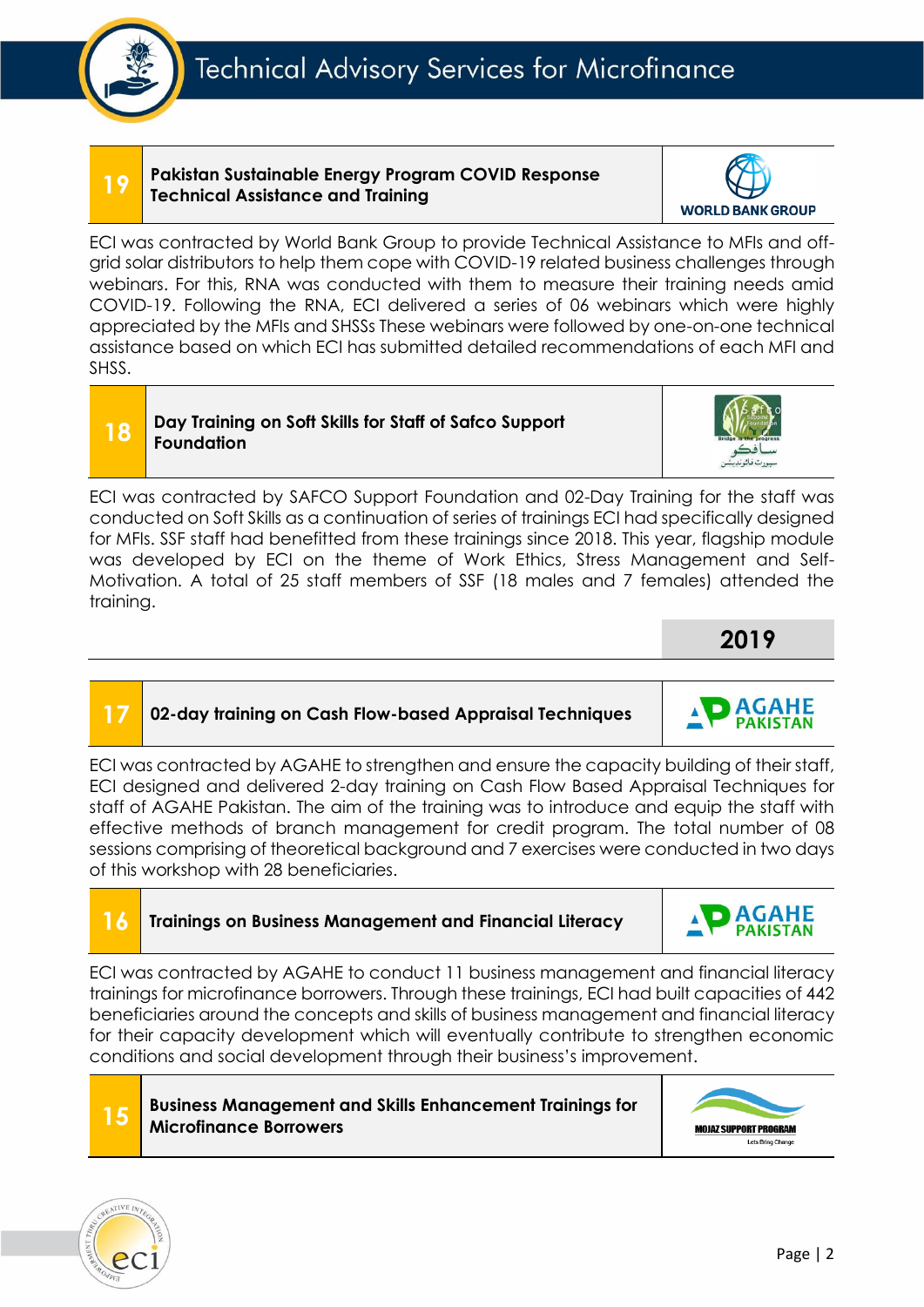

ECI was contracted by Mojaz Support Program to conduct 34 enterprise development trainings in Narowal for microfinance borrowers. Through these trainings, ECI had built capacities of 1000 beneficiaries around the concepts and skills of enterprise development.

#### **14 Business Management and Skills Enhancement Trainings for Microfinance Borrowers**



ECI was contracted by Doaba Foundation to conduct 30 enterprise development trainings in Muzaffargarh and Rajanpur for Microfinance borrowers. Through these trainings, ECI had built capacities of 750 people around the concepts and skills of enterprise development.

**13 Business Management and Skills Enhancement** 

ECI Provided 50 trainings on "Business Management and Skills Enhancement" to RCDP project beneficiaries. The trainings ae being held at Sheikhupura and Nankana Sahib for semi-literate and non-literate men and women. Through these trainings, a total of 1500 borrowers will be trained on business development, skills enhancement, financial literacy and book keeping.

#### **12 Business Management and Skills Enhancement Trainings for Microfinance Borrowers**



FDO contracted ECI to conduct 12 trainings to strengthen the capacity of small to medium entrepreneurs to enhance access to the market and microfinance institutes for both male and females in tehsil Jatoi District Muzaffargah. ECI is providing these trainings to the project beneficiaries of FDO project Building Disaster Resilience in Pakistan (BDRP-2) which has been designed to attain increased capacity to reduce disaster risk, enhance livelihood of the poor and vulnerable communities and promote resilient infrastructure. Under this assignment ECI will conduct twelve 4-day trainings.

### **2018**

#### **11 Financial Literacy and Client Awareness Campaign**



For DFID and Pakistan Microfinance Network, the Financial Literacy and Client Awareness Campaign project is being implemented with a strong focus on leveraging digital modalities in order to engage and mobilize borrowers in the microfinance sector. An online pre-assessment survey was conducted, followed by a detailed Need Assessment Survey across the country for identification of key messages which were used further for development of a comprehensive material package – including training module & IEC material for 3-day ToFs – and implementation of a media campaign comprising of TVCs, radio programmes along with street theatre, community awareness sessions and a call centre.

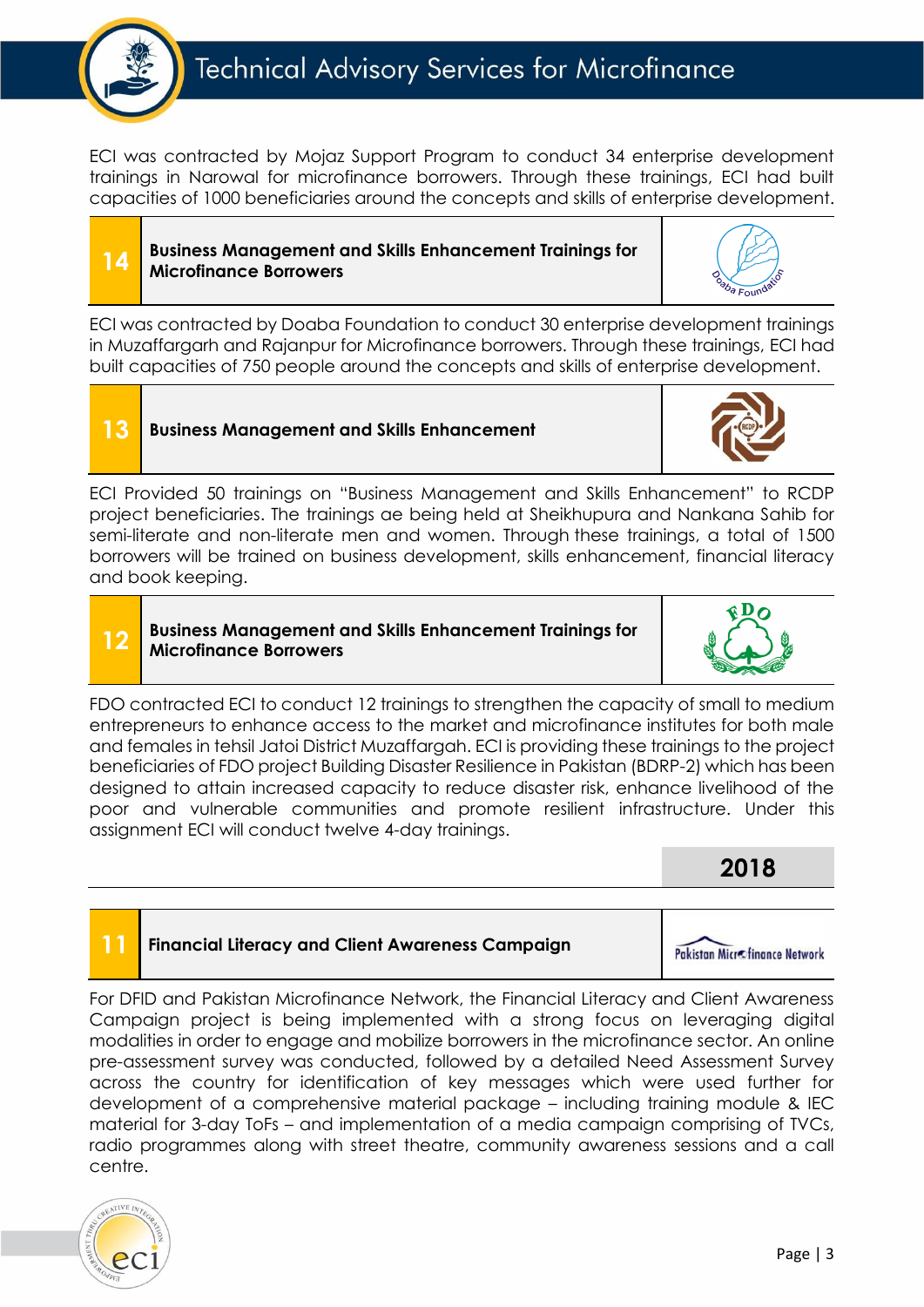#### **10 Capacity Building and Technical Advisory Services Trainings for staff of SAFCO Support Foundation**



ECI designed and implemented two 2-day trainings in Hyderabad for staff members of SAFCO Support Foundation. ECI provided specially tailored technical advisory services for capacity building of SSF staff. These trainings include:

- 2-Day training on Stress Management, Motivation and Persuasion
- 2-Day training on Effective Branch Management

The trainings imparted skills and techniques of stress management and effective branch management to the staff of SSF in Hyderabad. In Effective branch management training 21 participants were trained and in stress management motivation and persuasion training 27 participants were trained.

**Capacity Building and Technical Advisory Services Trainings for staff of AGAHE Pakistan** 



ECI designed and implemented three 2-day trainings for staff members of AGAHE Pakistan. ECI delivered technical advisory services trainings to help the organization achieve the goal of capacity building of its staff. These trainings include:

- 2-Day Training on Strategic Planning
- 2-Day Training on Risk Management
- 2-Day Training of Effective Branch Management

The trainings were conducted in Vehari, these trainings imparted skills and techniques to build the capacity of AGAHE staff for strategic planning, risk management and effective branch management.

**2017**

**AGAHE PAKISTAN** 

#### **8 2-Day Training on "Credit Appraisal System & Techniques"**

A 2-day training on 'Credit Appraisal System & Techniques' was conducted in Vehari for staff members of Agahe Pakistan. The training was attended by 20 staff members of AP (19 males and 1 female). This was a flagship module developed by ECI on this theme, which provided a holistic view of the credit appraisal mechanism and focused on the Microfinance sector.



**9**

#### **7 Financial Literacy Program for Levi's Factory Workers**

Pakistan Microfinance Network

For the **Financial Literacy Program (for Factory Workers)** being implemented with the support of **Pakistan Microfinance Network**, material was developed for a 3-day ToT based on the TNA conducted by HANDS. A 2-day pilot was conducted and relevant feedback incorporated for finalizing the material for the ToTs centered round Financial Literacy

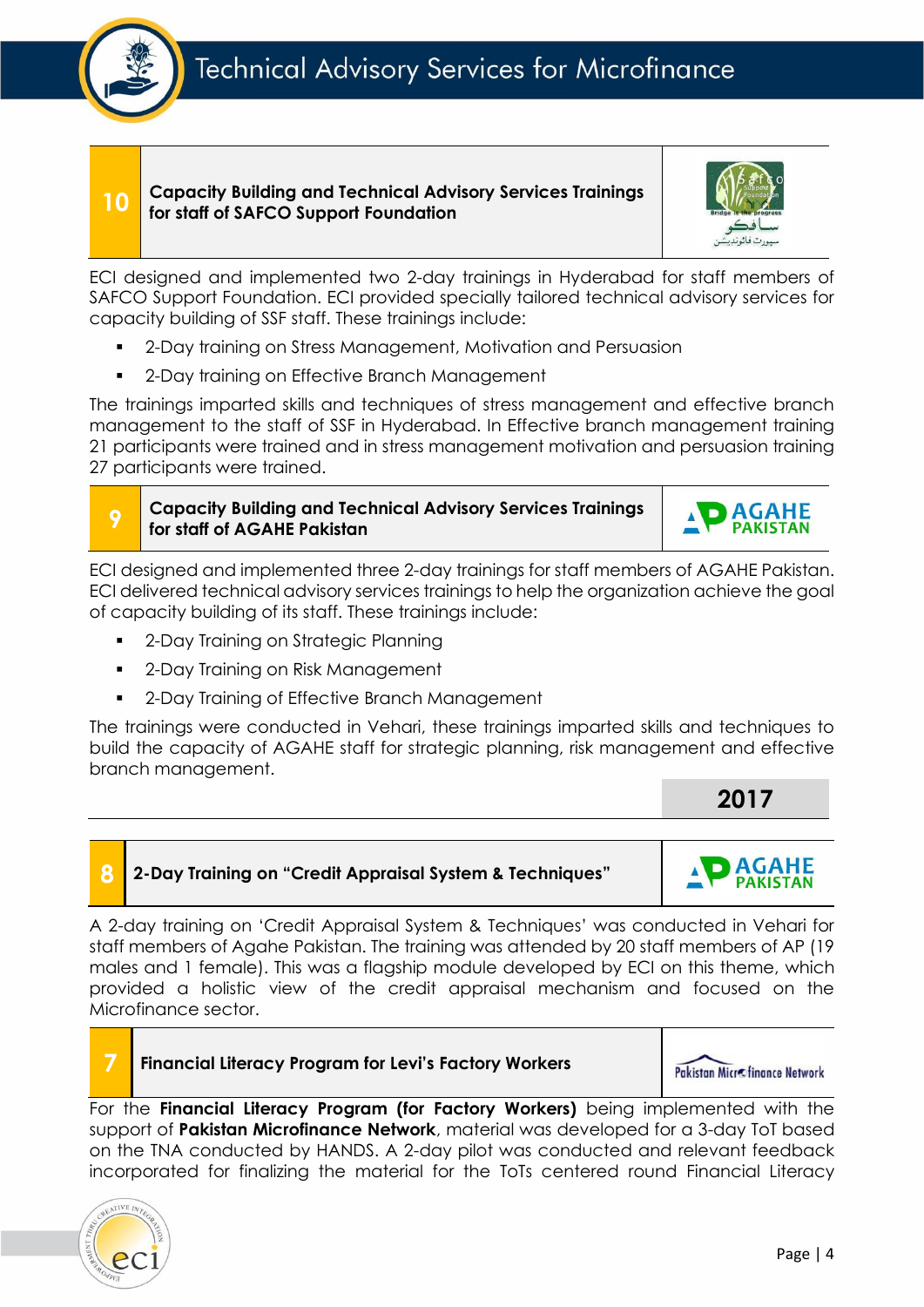

Awareness, as well as holistic socio-economic development of the beneficiaries. A total of 4 ToTs were conducted, 2 in Karachi, 1 in Lahore and 1 in Hafizabad for 102 participants (75 males and 27 females).

# **2016**

# **6 Financial Literacy Program** Pakistan Microfinance Network

For Pakistan Microfinance Network (PMN), an awareness booklet and IEC material on role of Microfinance Credit Information Bureau was designed under the **Financial Literacy Program** for Microfinance borrowers. ECI conducted 11 ToFs for 234 PMN members, 21 community-based awareness sessions for borrowers and organized a national level media campaign encompassing radio programs and TVCs.

#### **5 Financial Literacy Trainings to JICA's Project Beneficiaries**

**GrantThornton** 

ECI was recruited by Grant Thornton for implementing a holistic package on Financial Literacy for project beneficiaries of Japan International Cooperation Agency (JICA). Under this project, ECI conducted a baseline survey and a TNA. Based on these 3 modules were developed for the following beneficiary groups (both English and Urdu):

- **Farmers**
- **Mothers**
- Textile Students

3 ToTs were conducted on each module in Islamabad, Lahore and Hyderabad. Further 30 trainings were conducted in which 840 participants were capacitated and their competencies were enhanced with a special focus on financial management skills. The trainings conducted proved elemental in providing tools and enhancing knowledge for imparting effective and efficient financial management skills to the beneficiaries.

# **2013**

#### **4 Module Development on Financial Literacy**

For **International Finance Corporation (IFC)**, ECI localized and adapted modules on Financial Literacy for Famers and Entrepreneurs. The module was developed for implementation in Pakistan, Sri Lanka, Honduras and Cameroon.

 **2012**

#### **3 Training of Trainers on Nationwide Financial Literacy Course**

Pakistan Microfinance Network